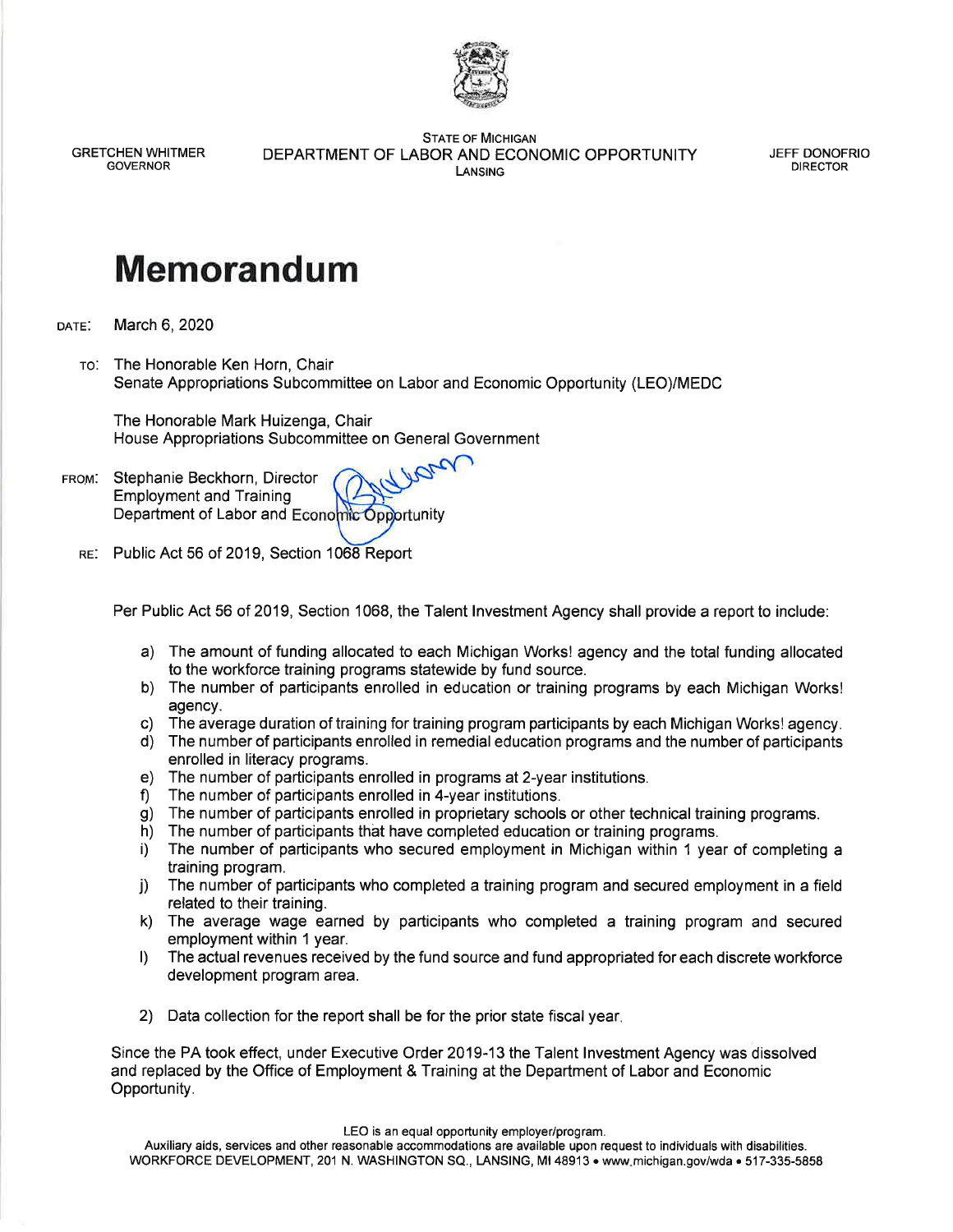Page 2 March 6, 2020

Please find the requested information attached. If you have any questions, please contact Mr. Andrew Beardslee, LEO Legislative Analyst, at 517-388-6101.

Attachment

 $\overline{\phantom{a}}$ 

Christopher Harkins, Director, Senate Fiscal Agency<br>Mary Ann Cleary, Director, House Fiscal Agency<br>Chris Kolb, State Budget Director CC.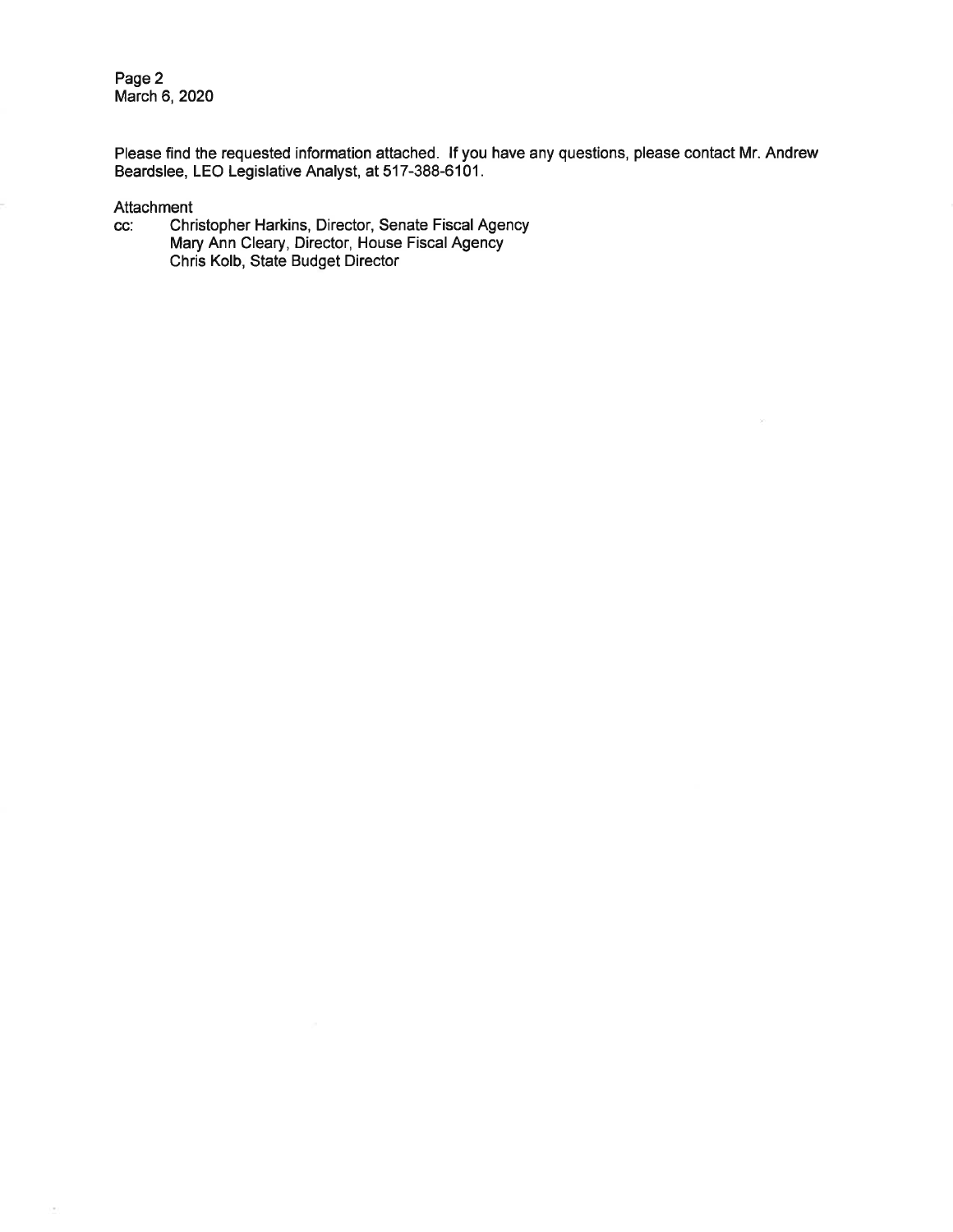## **Workforce Training Programs Participant Information by Michigan Works! Agency October 1, 2018 through September 30, 2019**

|      |                               | <b>Total WIOA</b><br><b>Funding</b> | <b>Total PATH</b><br><b>Funding</b> | <b>Total TAA</b><br><b>Funding</b> | <b>Total Food</b><br><b>Assistance</b> | <b>Total Funding</b> | <b>Total</b><br><b>Participants</b> | Average<br><b>Duration of</b> | <b>Enrolled in</b><br>Remedial &<br>Literacy | <b>Enrolled in</b><br>2-Year | <b>Enrolled in</b><br>4-Year | <b>Enrolled</b> in<br>Proprietary<br>Schools/Other<br><b>Technical</b> | Completed<br>Education/ | Employed<br>Within 1<br>Year of<br>Completed | Employed<br>in Related | Average<br>Wages<br>Within 1<br>Year of |
|------|-------------------------------|-------------------------------------|-------------------------------------|------------------------------------|----------------------------------------|----------------------|-------------------------------------|-------------------------------|----------------------------------------------|------------------------------|------------------------------|------------------------------------------------------------------------|-------------------------|----------------------------------------------|------------------------|-----------------------------------------|
| MWA# | Michigan Works! Agency (MWA)  | <b>Allocated</b>                    | <b>Allocated</b>                    | <b>Allocated</b>                   | <b>Allocated</b>                       | <b>Allocated</b>     | <b>Enrolled</b>                     | Training $2, 6$               | Programs <sup>3</sup>                        | Institutions <sup>3</sup>    | <b>Institutions</b>          | Training <sup>:</sup>                                                  | <b>Training</b>         | <b>Training</b>                              | Field <sup>5</sup>     | Training <sup>4,7</sup>                 |
| ാ    | Region 7B                     | \$1,205,981                         | \$1,371,830                         | \$99,913                           | \$0                                    | \$2,677,724          | 212                                 | 26.6                          |                                              | 74                           | 12 <sup>°</sup>              | 63                                                                     | 146                     | 32                                           | 14                     | 17.62                                   |
|      | Great Lakes Bay               | \$2,361,342                         | \$4,740,304                         | \$1,507,574                        | \$177,462                              | \$8,786,682          | 1,086                               | 14.9                          | 221                                          | 238                          | 61                           | 306                                                                    | 642                     | 369                                          | 194                    | 14.61                                   |
|      | Berrien/Cass/VanBuren         | \$1,199,664                         | \$1,517,946                         | \$256,281                          | \$176,862                              | \$3,150,753          | 309                                 | 13.5                          |                                              | 105                          | 14                           | 33                                                                     | 175                     | 100                                          | 46                     | 16.39                                   |
|      | <b>UPWARD Talent Council</b>  | \$2,339,671                         | \$1,542,556                         | \$778,888                          | \$0                                    | \$4,661,115          | 360                                 | 38.9                          | 2                                            | 53                           | 65                           | 129                                                                    | 254                     | 151                                          | 42                     | 18.07                                   |
|      | <b>Detroit Emp Solutions</b>  | \$9,679,155                         | \$18,783,022                        | \$1,189,916                        | \$1,492,986                            | \$31,145,079         | 4,690                               | 9.7                           | 209                                          | 126                          | 28                           | 1,470                                                                  | 2,828                   | 321                                          | 42                     | 10.09                                   |
| 13   | <b>GST Michigan Works</b>     | \$3,984,188                         | \$9,112,772                         | \$310,485                          | \$175,916                              | \$13,583,361         | 1.711                               | 9.9                           | 30                                           | 398                          | 109                          | 402                                                                    | 1,109                   | 721                                          | 442                    | 17.62                                   |
|      | Southwest                     | \$1,771,661                         | \$3,132,744                         | \$478,332                          | \$140,770                              | \$5,523,507          | 655                                 | 2.9                           | 13                                           | 75                           | 21                           | 68                                                                     | 559                     | 198                                          | 112                    | 13.48                                   |
|      | West Central                  | \$1,019,819                         | \$973,817                           | \$57,103                           | \$0                                    | \$2,050,739          | 139                                 | 7.0                           |                                              | 52                           | 11                           | 48                                                                     | 70                      | 48                                           | 20                     | 14.89                                   |
| 17   | Capital Area                  | \$1,604,872                         | \$2,471,199                         | \$216,278                          | \$100,485                              | \$4,392,834          | 792                                 | 10.6                          | 158                                          | 99                           | 22                           | 118                                                                    | 338                     | 257                                          | 135                    | 15.56                                   |
|      | Macomb/St. Clair              | \$4,716,151                         | \$5,802,556                         | \$1,379,039                        | \$251,665                              | \$12,149,411         | 1.620                               | 11.9                          | 24                                           | 379                          | 78                           | 570                                                                    | 720                     | 344                                          | 252                    | 18.67                                   |
| 21   | Northeast                     | \$1,233,534                         | \$786,268                           | \$22,080                           | \$0                                    | \$2,041,882          | 207                                 | 13.3                          |                                              | 70                           | २                            | 35                                                                     | 118                     | 73                                           | 18                     | 15.61                                   |
| 22   | Northwest                     | \$1,531,168                         | \$814,910                           | \$75,701                           | \$0                                    | \$2,421,779          | 102                                 | 11.9                          |                                              |                              | 5                            | 43                                                                     | 68                      | 40                                           | 25                     | 17.10                                   |
| 23   | Oakland County                | \$3,931,095                         | \$3,576,708                         | \$1,046,208                        | \$194,288                              | \$8,748,299          | 1.046                               | 20.7                          | 42                                           | 177                          | 61                           | 567                                                                    | 557                     | 241                                          | 172                    | 19.37                                   |
| 30   | Southeast Michigan Consortium | \$2,560,120                         | \$3,830,965                         | \$398,338                          | \$201,261                              | \$6,990,684          | 702                                 | 10.1                          | 22                                           | 113                          | 34                           | 372                                                                    | 466                     | 332                                          | 139                    | 20.76                                   |
| 31   | <b>SEMCA</b>                  | \$3,947,391                         | \$6,049,133                         | \$968,316                          | \$312,219                              | \$11,277,059         | 1.116                               | 9.8                           | 12                                           | 98                           | 50                           | 399                                                                    | 613                     | 291                                          | 174                    | 17.83                                   |
| 33   | West Michigan Works           | \$3,840,758                         | \$6,269,471                         | \$1,220,498                        | \$686,165                              | \$12,016,892         | 1.203                               | 9.0                           | 68                                           | 287                          | 54                           | 624                                                                    | 945                     | 739                                          | 329                    | 20.90                                   |
|      |                               |                                     |                                     |                                    |                                        |                      |                                     |                               |                                              |                              |                              |                                                                        |                         |                                              |                        |                                         |
|      | <b>MWA Total:</b>             | \$46,926,570                        | \$70,776,201                        | \$10,004,950                       | \$3,910,079                            | \$131,617,800        | 15,950                              | 10.4                          | 824                                          | 2.349                        | 628                          | 5,247                                                                  | 9,608                   | 4,257                                        | 2,156                  | 17.22                                   |

## **Footnotes:**

<sup>1</sup> Includes WIOA, PATH, TAA, and Food Assistance data.

 $^2$  Measured in weeks; calculated from the date training began to when training ended. This column only captures individuals who exited the program during the reporting period.

 $^3$  There may be a duplication in counts as participants move between programs or institutions.

 $^4$  The wage amount is captured at the time a participant exits the program.

<sup>5</sup> Includes WIOA and TAA data only.

 $^6$  The MWA total average is weighted by the number of participants included in the calculation for each MWA; it is not a simple average.

 $^7$  The statewide average is derived by taking the number of participants in each MWA multiplied by the wage earned by each participant. Data Source: WDA OSMIS - November 2019